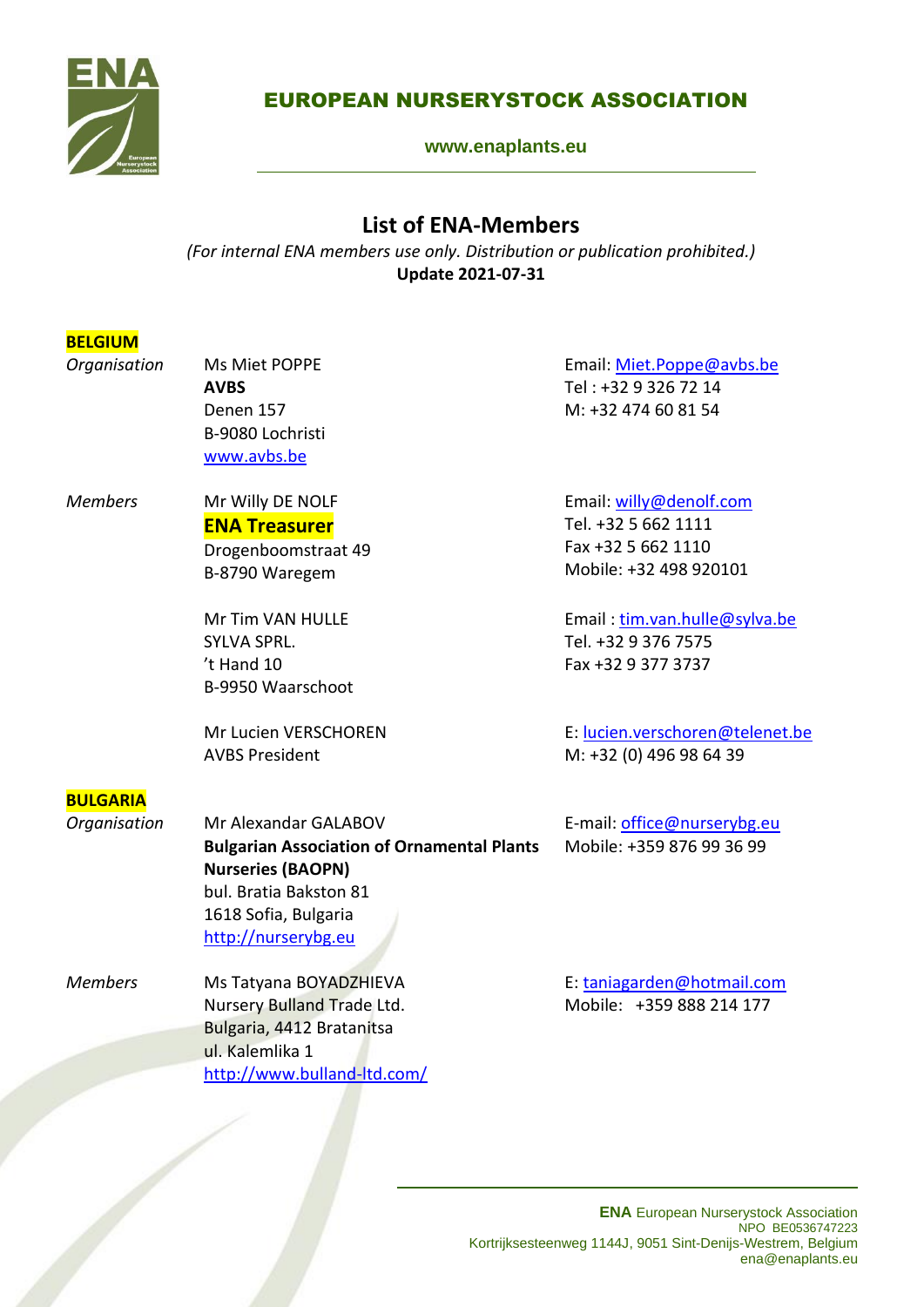

**[www.enaplants.eu](http://www.enaplants.eu/)**

### **CZECH REPUBLIC** *Organisation* Mr Václav HURT

**Svaz školkařů ČR, z.s.** Wolkerova 37/17 Olomouc 779 00 [www.svaz-skolkaru.cz](http://www.svaz-skolkaru.cz/)

*Members* Ing. Pavel HALAMA Director **Svaz školkařů ČR, z.s.** Wolkerova 37/17 Olomouc 779 00

M: +420 603 259 771

E: info@svaz-skolkaru.cz

E[: predseda.sscr@email.cz](mailto:predseda.sscr@email.cz) M: +420 603 541 449 Skype: pavel.halama7

### **DENMARK**

| Organisation | Ms Julie SCHOU CHRISTIANSEN          |
|--------------|--------------------------------------|
|              | Dansk Gartneri - Danske Planteskoler |
|              | Hvidkaervej 29                       |
|              | DK-5250 Odense SV                    |
|              | www.danskeplanteskoler.dk            |
|              |                                      |

E[: juch@seges.dk](mailto:juch@seges.dk) T: +45 87 40 66 08 T: +45 87 40 50 00 F: +45 65 92 69 17 M: +45 21 59 81 54

*Members* **Mr Torben Leisgaard E: tli@wefri.dk** Mr Henrik Christensen E[: henrik@gcplant.dk](mailto:henrik@gcplant.dk)

# **FINLAND**

*Organisation* Mr Jyri UIMONEN Taimistoviljelijät ry Viljatie 4C 00700 Helsinki [www.taimistoviljelijat.fi](http://www.taimistoviljelijat.fi/)

*Members* Mr Tomi TAHVONEN Puutarha Tahvoset Oy Taimitie 40 10420 Pohjankuru

E[: jyri.uimonen@puutarhaliitto.fi](mailto:jyri.uimonen@puutarhaliitto.fi) M: +358 40 827 4833

E[: tomi.tahvonen@tahvoset.fi](mailto:tomi.tahvonen@tahvoset.fi) Fax +358 19 245 4550 Mobile: +358 40 587 4436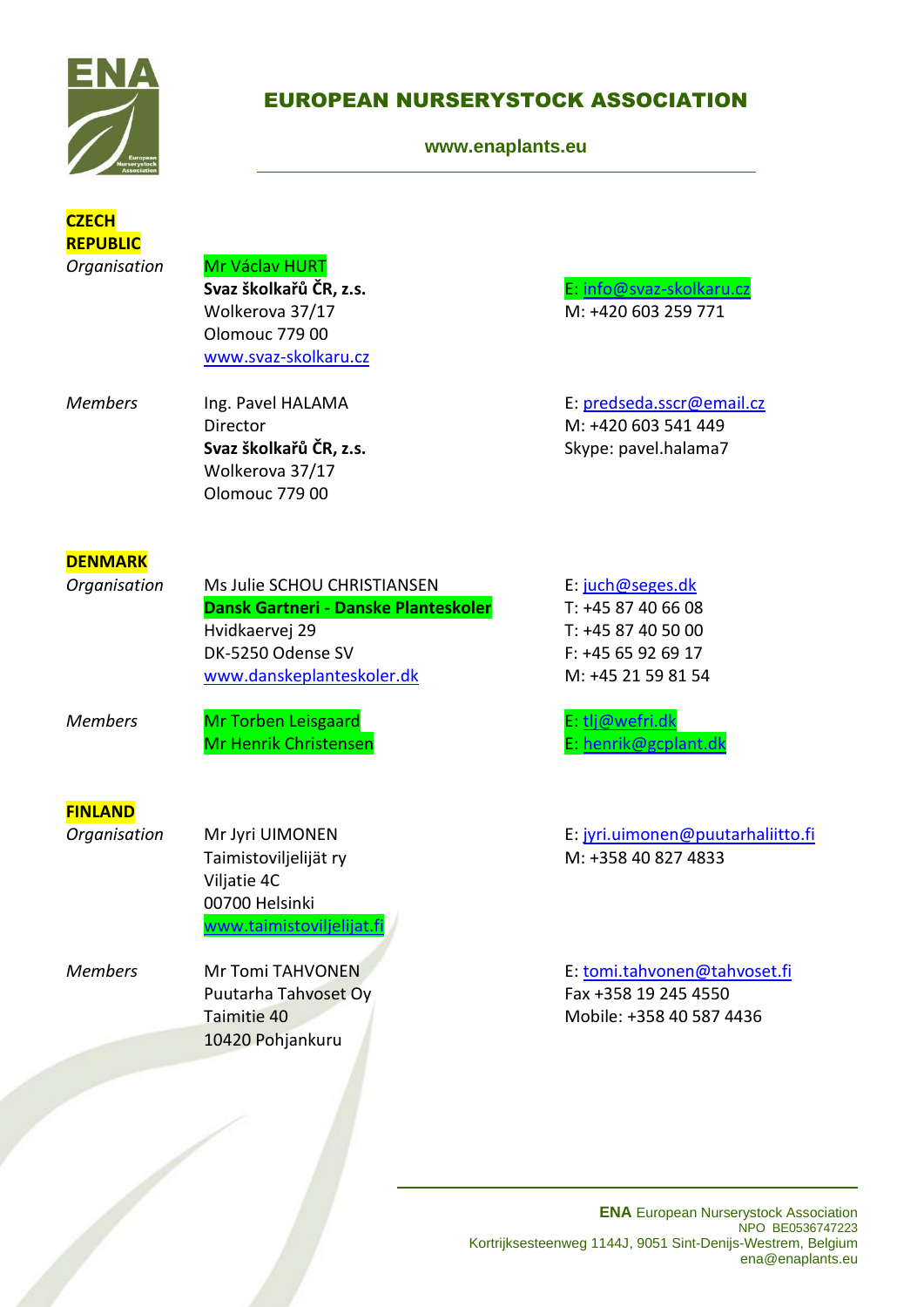

#### **[www.enaplants.eu](http://www.enaplants.eu/)**

#### **FRANCE** *Organisation* Mr Jean-Marc VASSE **VAL'HOR** 44 rue d'Alésia 75682 Paris cédex 14 [www.valhor.fr](http://www.valhor.fr/) E : [valhor@valhor.fr](mailto:valhor@valhor.fr) [jean-marc.vasse@valhor.fr](mailto:jean-marc.vasse@valhor.fr) [emmanuelle.bougault@valhor.fr](mailto:emmanuelle.bougault@valhor.fr) Tel. +33 (0)1 53 91 09 09 Fax +33 (0)1 53 91 09 08 Mobile: +33 (0)6 20 54 51 33 *Members* Mr Laurent CHATELAIN Societé des Pépinières Chatelain 50 route de Roissy 95500 Le Thillay E[: laurent@pepinieres-chatelain.com](mailto:laurent@pepinieres-chatelain.com) Tel. +33 (0)1 39 88 50 88 Mobile +33 (0)6 74 79 28 23 **GERMANY**

| Organisation | Mr Markus GUHL M.A.                   | Email: guhl@gruen-ist-leben.de |
|--------------|---------------------------------------|--------------------------------|
|              | Bund deutscher Baumschulen (BdB) e.V. | Tel. +49 30 240 8699-0         |
|              | Kleine Präsidentenstrasse 1           | Mobile: +49 175 5910 568       |
|              | D-10178 Berlin                        |                                |
|              | www.gruen-ist-leben.de                |                                |
|              |                                       |                                |

| <b>Members</b> | Mr Jan-Dieter BRUNS                 | Email: jdb@bruns.de |
|----------------|-------------------------------------|---------------------|
|                | <b>ENA President</b>                | Tel. +49 44 03 6010 |
|                | Bruns-Pflanzen-Export GmbH & Co. KG | M: +49 171 1930776  |
|                | Johann-Bruns-Allee1                 |                     |
|                | D-26160 Bad Zwischenahn             |                     |

### **GREECE**

| Organisation   | Mr Nikos THYMAKIS                          | E: nikthymakis@gmail.com          |
|----------------|--------------------------------------------|-----------------------------------|
|                | <b>ESEEFY (HEPEXIA) Honorary President</b> | Mobile: +30 694 641 03 08         |
|                |                                            | Skype: nikos.thymakis             |
| <b>Members</b> | Mr John KITANTZIS, President               | E: john@kitantzis.gr              |
|                | Mr Kriton KITANTZIS                        | E: k.kitantzis@marigoldplants.gr  |
|                | Mr Kostas IOAKIMIDIS                       | E: kostas@paradiseplants.gr       |
|                | <b>Mr Anastasios KALANTZIS</b>             | E: anastasios@kalantzisplants.com |
|                | <b>Mr Thanos KELMAGER</b>                  | E: kelmager greens@yahoo.gr       |
|                |                                            |                                   |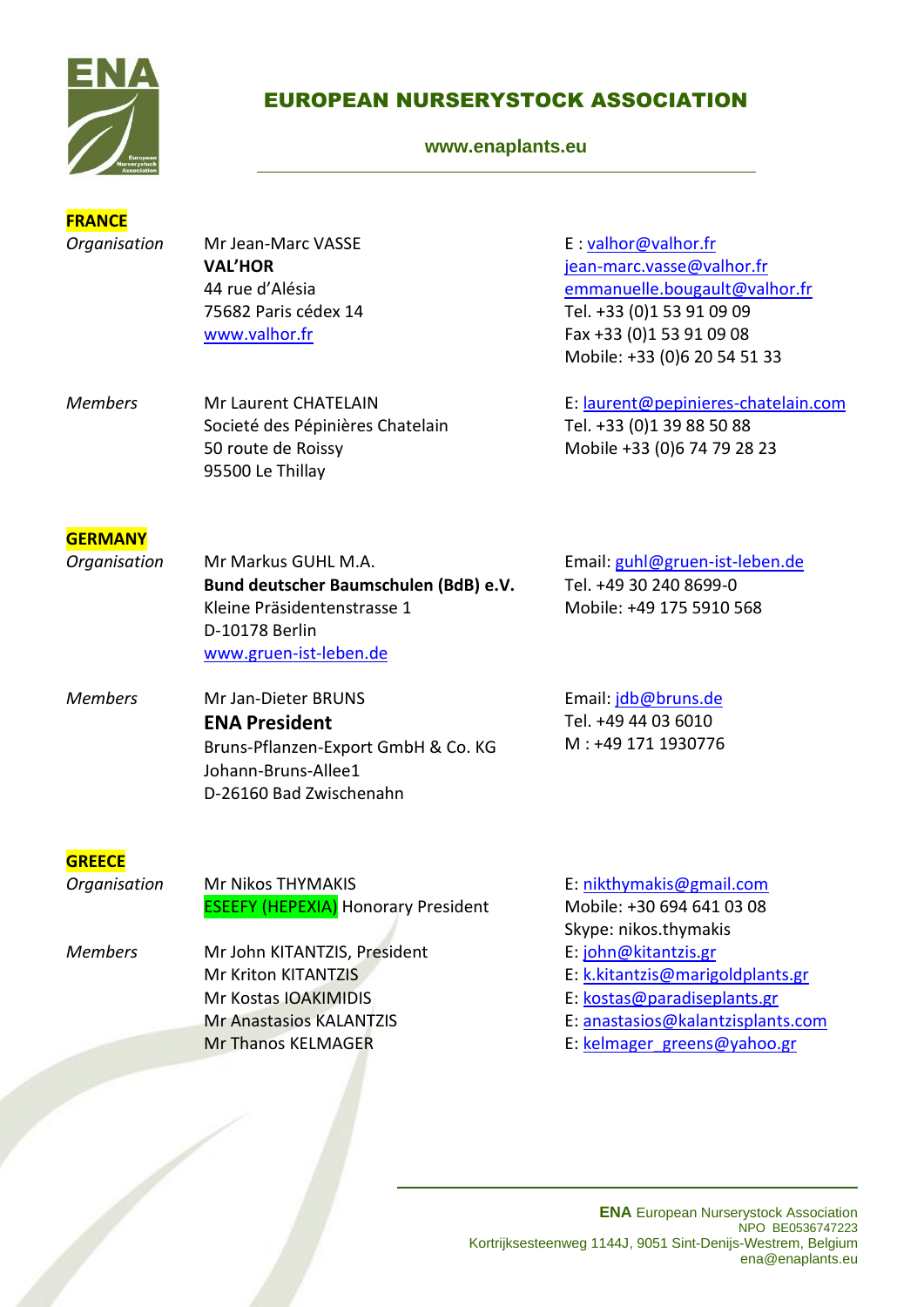

| <b>HUNGARY</b>                 |                                                                                                                                                                                                                                             |                                                                                                     |
|--------------------------------|---------------------------------------------------------------------------------------------------------------------------------------------------------------------------------------------------------------------------------------------|-----------------------------------------------------------------------------------------------------|
| Organisation                   | Ms Julianna CSIKOR<br>Mr Gergely RÓNAI<br>Magyar Díszkertészek Szakmaközi<br><b>Szervezete</b><br>Hungarian Interbranch Organization for<br><b>Ornamental Horticulture</b><br>Törökvész u. 139/B<br>H 1025 Budapest<br>www.diszkerteszek.hu | E: info@diszkerteszek.hu<br>E: gergely.ronai@gmail.com<br>Tel: +36 70 330 1223                      |
| <b>Members</b>                 | Mr Zoltán SINKÓ<br>PRENOR Ltd.<br>Béke tér 1.,<br>H-9700 Szombathely                                                                                                                                                                        | E: zoltan.sinko@prenor.hu<br>Tel: +36 94 528 325<br>Mobile: +36 70 338 6315                         |
| <b>IRELAND</b><br>Organisation | <b>Ms Elaine FARRELL</b><br>The Irish Farmers' Association<br>Irish Farm Centre<br>Bluebell<br>Dublin 12<br>www.ifa.ie                                                                                                                      | Email: elainefarrell@ifa.ie<br>Tel. +353 1 4500266<br>Fax +353 1 4565146                            |
| <b>Members</b>                 | Mr Val FARRELL<br><b>B &amp; V Nurseries</b><br>Rathmooney<br><b>Skerries</b><br>Co. Dublin                                                                                                                                                 | Email: info@bvnurseries.ie<br>Tel: +353 1 8412786<br>Fax: +353 1 8414342<br>Mobile: +353 87 2503752 |
| <b>ITALY</b><br>Organisation   | Associazione Nazionale Vivaisti Esportatori<br>(ANVE)<br>(Italian Association of Nurserystock<br>Exporters)<br>Via Birmania 81<br>00144 Roma<br>www.anve.it                                                                                 |                                                                                                     |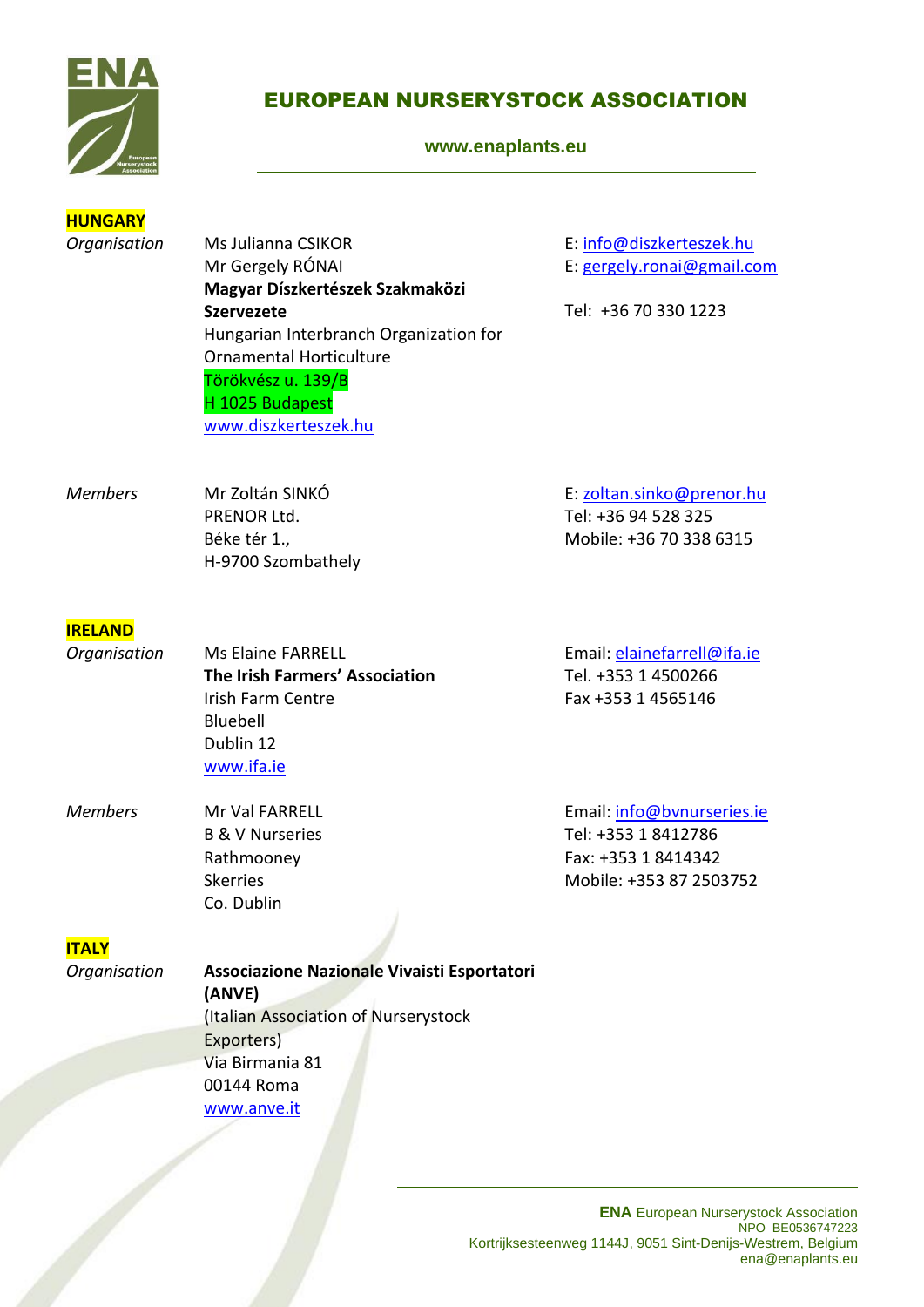

| Mr Edoardo SCIUTTI<br>Email: segreteria@anve.it<br>Mobile: +39 377 6919478<br><b>Secretary ANVE</b><br>C.da Conghia 298<br>70043 Monopoli (BA)<br><b>Members</b><br>Mr Leonardo CAPITANIO<br>E: presidente@anve.it<br><b>ANVE President</b><br>leonardo@vivaicapitanio.it<br>Vivai Capitanio Stefano<br>info@vivaicapitanio.it<br>C.da Conghia 298<br>Tel: +39 080 80 17 20<br>70043 Monopoli (BA)<br>Fax: +39 080 80 12 36<br>M: +39 335 7838764<br>Email: maurizio@lambo.it<br>Mr Maurizio LAPPONI<br>Tel: +39 335 7166056<br>Lambo Nursery<br>S.P. 87 Giuseppina Km 24,225<br>Fax: +39 375 311039<br>26030 Solarolo Rainerio CR<br>M: +390375311038 |  |
|--------------------------------------------------------------------------------------------------------------------------------------------------------------------------------------------------------------------------------------------------------------------------------------------------------------------------------------------------------------------------------------------------------------------------------------------------------------------------------------------------------------------------------------------------------------------------------------------------------------------------------------------------------|--|
|                                                                                                                                                                                                                                                                                                                                                                                                                                                                                                                                                                                                                                                        |  |
|                                                                                                                                                                                                                                                                                                                                                                                                                                                                                                                                                                                                                                                        |  |
|                                                                                                                                                                                                                                                                                                                                                                                                                                                                                                                                                                                                                                                        |  |
| Email: mail@vivaiideaverde.com<br>Mr Luigi PAGLIANI<br><b>ANVE Councillor</b><br>Tel: +39 329 487 81 00<br>Vivai Ideaverde<br>Str. Tuderte 164<br>06132 Perugia                                                                                                                                                                                                                                                                                                                                                                                                                                                                                        |  |
| <b>NETHERLANDS</b>                                                                                                                                                                                                                                                                                                                                                                                                                                                                                                                                                                                                                                     |  |
| Organisation<br>Mr Leon SMET<br>Email: smet@anthos.org<br><b>Secretary Dutch Nursery Stock Council</b><br>$T: +31252535080$<br>Secretary Anthos<br>$F: +31252535088$<br><b>PO Box 170</b><br>NL-2180 AD Hillegom<br>www.anthos.org                                                                                                                                                                                                                                                                                                                                                                                                                     |  |
| Ms Anneke VAN DIJK<br>Organisation<br>Email: avdijk@lto.nl<br>Secretary Dutch Nursery Stock and<br>T: +31 703 38 27 24<br>Perennials Association (LTO)<br>M: +31 611 36 56 28<br><b>LTO Nederland</b>                                                                                                                                                                                                                                                                                                                                                                                                                                                  |  |
| T.a.v. LTO-vakgroep Bomen en vaste planten<br>Bezuidenhoutseweg 105-113<br>2594 AC Den Haag<br>www.ltobomenenvasteplanten.nl                                                                                                                                                                                                                                                                                                                                                                                                                                                                                                                           |  |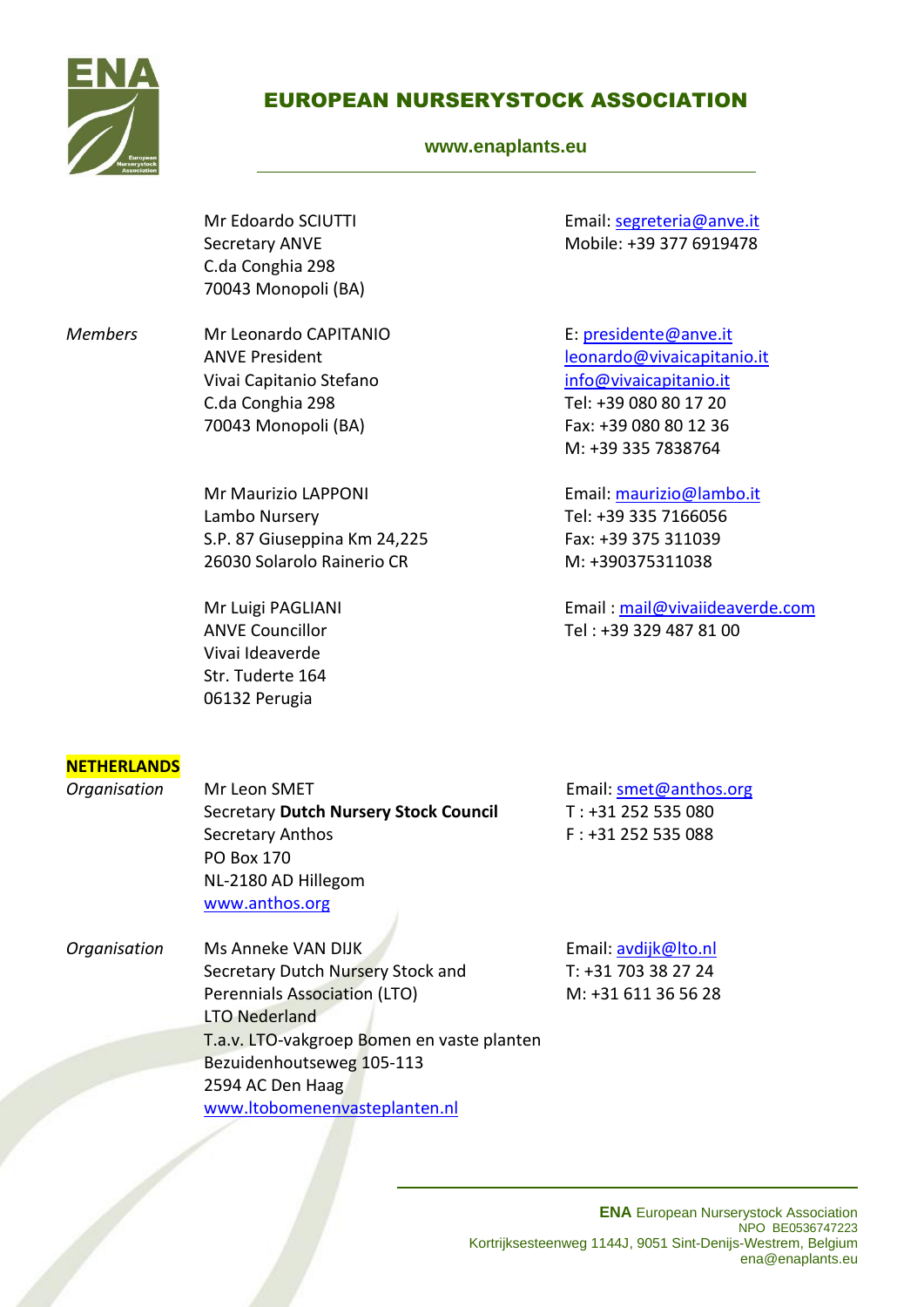

#### **[www.enaplants.eu](http://www.enaplants.eu/)**

*Members* Mr Harm HORLINGS Member Dutch Nursery Stock Council / Anthos Spreeuwenburgerweg 23 5061 PH Oisterwijk Mr Fons VAN WEZEL Oekelsebaan 23, 4881 NE Zundert

> Mr Henk RAAIJMAKERS **ENA Vice-President** Dutch Nursery Stock and Perennials Association (LTO) P.O. box 100 5201 AC 's-Hertogenbosch

Email: [horlingsharm@gmail.com](mailto:horlingsharm@gmail.com) M: +31 6 38023890

Email: [fons@plant-market.com](mailto:fons@plant-market.com) M: +31 612 52 53 19

Email: [hraaijmakers@lto.nl](mailto:hraaijmakers@lto.nl) F: +31 493 32 04 24 M: +31 612 37 52 57

Mr Jan VELTMANS Member Dutch Nursery Stock Council / LTO P.O. Box 960 6040 AZ Roermond

E: [jveltmans@lltb.nl](mailto:jveltmans@lltb.nl) T: +31 475 38 17 77 F: +31 475 38 17 60 M: +31 654 22 01 32

### **NORWAY**

| Organisation | Ms MariaFALL                | E: maria.fall@gartnerforbundet.no |
|--------------|-----------------------------|-----------------------------------|
|              | <b>Norsk Gartnerforbund</b> | Tel. +47 928 89 899               |
|              | Schweigaards gate 34 F      |                                   |
|              | N-0191 Oslo                 |                                   |
|              | www.gartnerforbundet.no     |                                   |

| Members | Mr Olav FOLKVORD           | Email: olav@folkvord.no |
|---------|----------------------------|-------------------------|
|         | <b>Folkvord Planter AS</b> | Tel. +47 4747 63 99     |
|         | Heigrevn. 115              | Fax +47 5166 69 92      |
|         | N-4312 Sandnes             | Mobile: +47 9072 44 15  |
|         |                            |                         |

### **POLAND**

*Organisation* Mr Grzegorz FALKOWSKI **Zwiazek Szkólkarzy Polskich** Al. Jana Pawla II 80 lok. 71 00-175 Warszawa [www.zszp.pl](http://www.zszp.pl/)

Email: [zszp@zszp.pl](mailto:zszp@zszp.pl) [g.falkowski@zszp.pl](mailto:g.falkowski@zszp.pl) Tel. +48 22 435 47 22 Fax: +48 22 435 47 22 Mobile: +48 605 51 55 95

**ENA** European Nurserystock Association NPO BE0536747223 Kortrijksesteenweg 1144J, 9051 Sint-Denijs-Westrem, Belgium [ena@enaplants.eu](mailto:ena@enaplants.eu)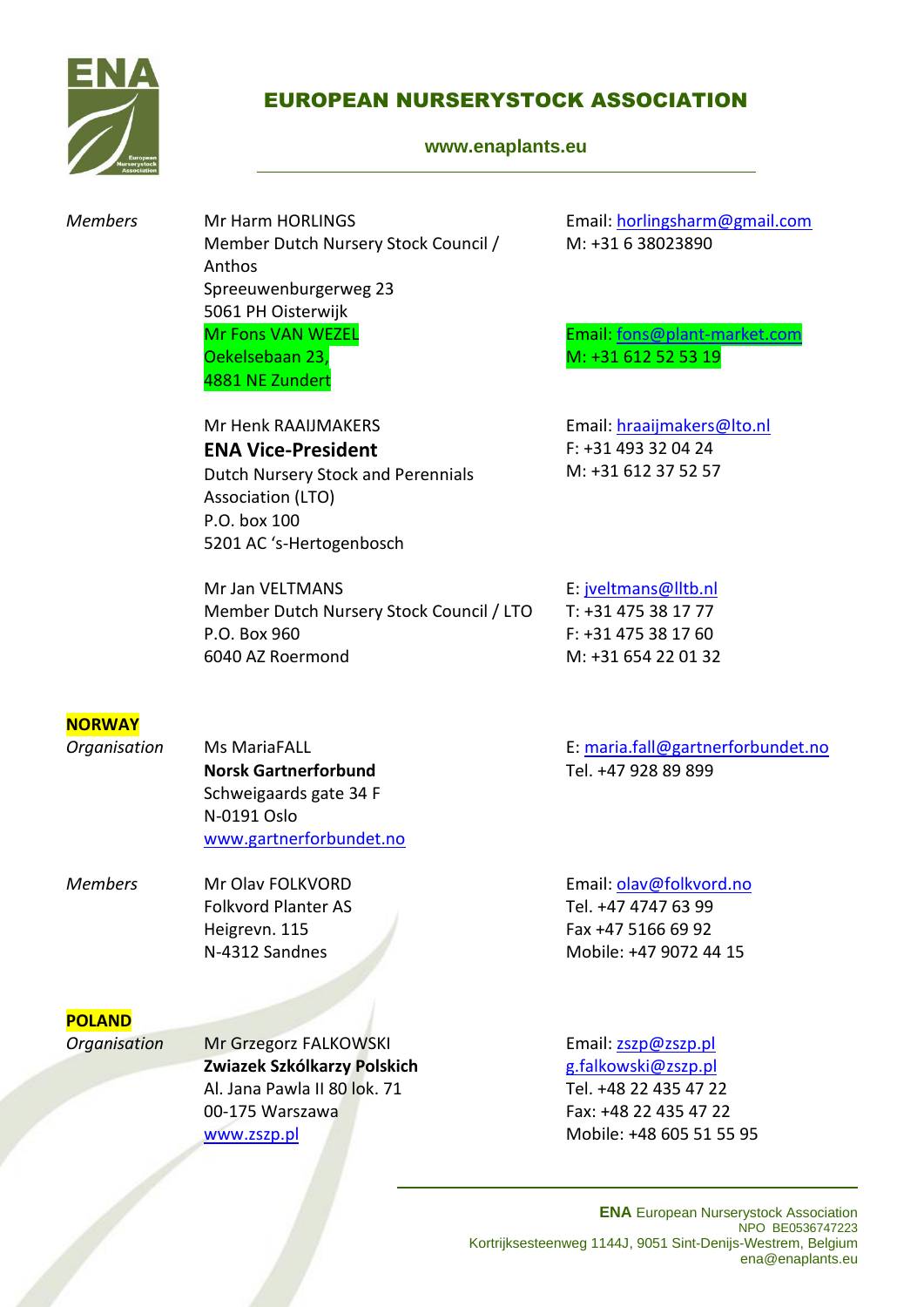

| <b>Members</b>                  | Mr Mateusz MILCZYŃSKI<br>Szkółka Krzewów Ozdobnych<br>Ul. Góra 23<br>43-331 Dankowice                                                                                                                     | Email: info@milczynski.com.pl<br>mateusz.milczynski@gmail.com<br>Tel./fax: +48 33 845 73 34                                         |
|---------------------------------|-----------------------------------------------------------------------------------------------------------------------------------------------------------------------------------------------------------|-------------------------------------------------------------------------------------------------------------------------------------|
| <b>PORTUGAL</b><br>Organisation | APPPFN - Associação Portuguesa de<br>Produtores de Plantas e Flores Naturais<br>(Portuguese Association of Plants and<br><b>Flowers Growers)</b><br>CNEMA, Loja 1<br>2000 - 471 Santarém<br>www.apppfn.pt | Email: info@apppfn.pt<br>Tel.: +351 911 952 386<br>Fax: +351 243 306 058                                                            |
| <b>Members</b>                  | Mr Albano SILVA<br>Viveiros Alfredo Moreira da Silva & Filhos,<br>Lda<br>Quinta da Revolta<br>4300-210 Porto                                                                                              | E: albano@alfredomoreiradasilva.com<br>Mobile: +351 917 564 033                                                                     |
| <b>SERBIA</b><br>Organisation   | Ms Dragana SKOČAJIĆ<br>Society of Landscape Horticulture of Serbia<br>(UDRUŽENJE ZA PEJZAŽNU HORTIKULTURU<br>SRBIJE)<br>Str. Kneza Viseslava 1,<br>11030 Belgrade<br>www.hortikultura.org.rs              | E: dragana.skocajic@sfb.bg.ac.rs<br>Tel.: +381 113053869<br>Fax: +381 112545485<br>M: +381 11 64 2819769<br>Skype: dragana.skocajic |
| <b>Members</b>                  | Mr Zoran SREMČEVIĆ<br>Rasadnik Omorika (Nursery Omorika)<br>Str. Porodice Josipovic 8<br>11 000 Sremčica                                                                                                  | E: zoransremac@gmail.com<br>Tel.: +381 11 233 09 39<br>M: +381 63 8251838                                                           |
|                                 | Mr Jovan TOPALOVIC (Nursery Topalovic)<br>Karađorđeva 171,<br>Lipolist 15305                                                                                                                              | E: jovan@topalovic.rs                                                                                                               |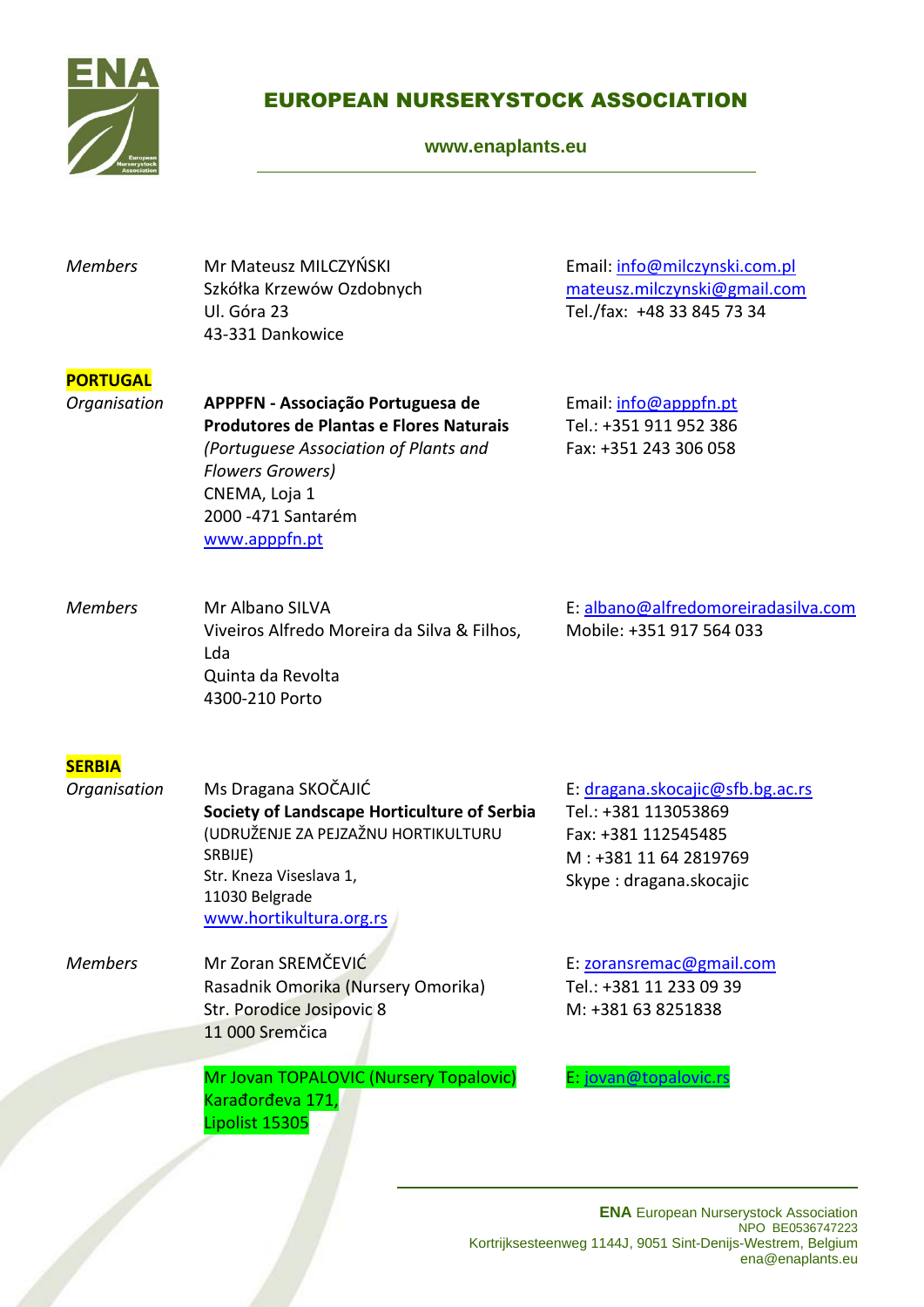

#### **[www.enaplants.eu](http://www.enaplants.eu/)**

| <b>SPAIN</b>   |                        |                                  |
|----------------|------------------------|----------------------------------|
| Organisation   | Mr José Maria ZALBIDEA | Email: jzalbidea@fepex.es        |
|                | <b>FEPEX</b>           | Imartin@madrid.fepex.es          |
|                | c/ Miguel Ángel 13, 4° | fepex.brussels@fepex.es          |
|                | E-28010 Madrid         | Tel. +34 91 319 10 50            |
|                | www.fepex.es           | Fax +34 91 310 38 12             |
| <b>Members</b> | Mr Jaume RIERA         | Email: jaume@rieravillagrasa.com |

Riera – Villagrasa S.L. c/ Riera de St. Pere 180 08338 Premià de Dalt (Barcelona) Tel.: +34 93 752 29 89 Mobile: +34 609 38 25 30

#### **SWEDEN**

**SWITZERLAND** *Organisation*

- *Organisation* Ms Maja PERSSON **LRF Trädgård** Friluftsvägen 2 243 30 Höör [www.lrf.se/tradgard](http://www.lrf.se/tradgard) Email: [maja.persson@lrf.se](mailto:maja.persson@lrf.se) Tel. +46 413 55 90 32
- *Members* Mr Patrick SVENSSON AB Björkhaga Plantskola Veberöd 471 S-247 96 Veberöd Email: [patrick@bjorkhaga.se](mailto:patrick@bjorkhaga.se) Tel. +46 46 810 01 Fax +46 46 813 12 Mobile: +46 70371001

Mr Nils ANDERSEN Splendor Plant AB Norra Kustvägen 469 Svanshall S-263 92 Jonstorp

Ms Caroline FÖLLMI

Bahnhofstrasse 94

[www.jardinsuisse.ch](http://www.jardinsuisse.ch/)

Swiss Association of Horticulture,

Department Production/Nursery Group

**Jardin Suisse**

5000 Aarau

E[: Nils.andersen@splendorplant.se](mailto:Nils.andersen@splendorplant.se) Tel. +46 42 366 105 Fax. +46 42 367 832

Email: [c.foellmi@jardinsuisse.ch](mailto:c.foellmi@jardinsuisse.ch) Tel. +41 44 388 53 31 Fax +41 34 388 53 25 M: +41 79 817 12 42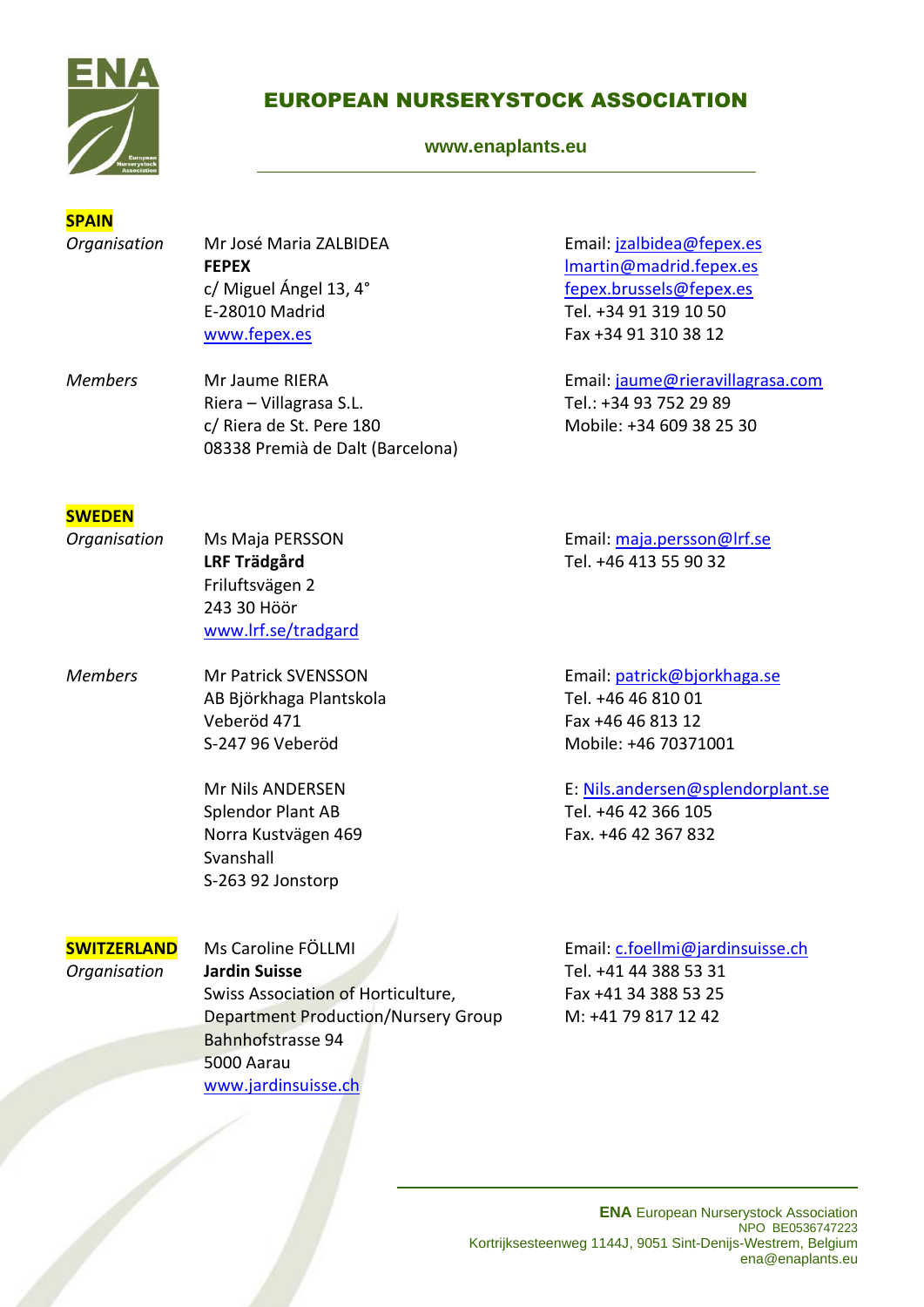

#### **[www.enaplants.eu](http://www.enaplants.eu/)**

*Members* Ms Dora AEBI-KÜPFER Swiss Nursery Stock Group President Aebi-Kaderli Baumschulen AG Stockera 5 3186 Düdingen

E[: dora.aebi@schweizerpflanzen.ch](mailto:dora.aebi@schweizerpflanzen.ch) T: +41 026 488 33 64 M: +41 79 304 62 72

#### **TURKEY** *Organisation*

Mr Ahmet DÜNDAR SÜSBIR President

E[:dundarcicekcilik@dundarcicekcilik.com](mailto:dundarcicekcilik@dundarcicekcilik.com)

T: + 90 312 287 2153 M: +90 532 342 9467

Ms Hatice UNAL **SÜSBİR The Ornamental Plants Growers Union** Ehlibeyt Mah. Tekstilciler Cad. 1271. Sok No:21/5 Balgat Çankaya/ANKARA [www.susbir.org.tr](http://www.susbir.org.tr/)

E[: hunal@susbir.org.tr](mailto:hunal@susbir.org.tr) T: +90 0312 287 21 53 F: +90 0312 287 21 55

Ms Miray ENGİN **SÜSBİR The Ornamental Plants Growers Union** Ehlibeyt Mah. Tekstilciler Cad. 1271. Sok No:21/5 Balgat Çankaya/ANKARA [www.susbir.org.tr](http://www.susbir.org.tr/)

E[: susbir@susbir.org.tr](mailto:susbir@susbir.org.tr) [miray@susbir.org.tr](mailto:miray@susbir.org.tr) T: +90 0312 287 21 53-54 F: +90 0312 287 21 55

E[: umut.sakarya@gardensa.com.tr](mailto:umut.sakarya@gardensa.com.tr) T: +90 216 336 81 14

*Members* Mr Umut SAKARYA Gardensa Çiçekcilik Danişmanlik ve Pazarlama Ltd. Şti. Uprise Elite Residence Teras Evleri Soğanlık Yeni Mah. Balıkesir Cad. Orkide C1-C blok D:2 Pk. 34880 Kartal / İstanbul